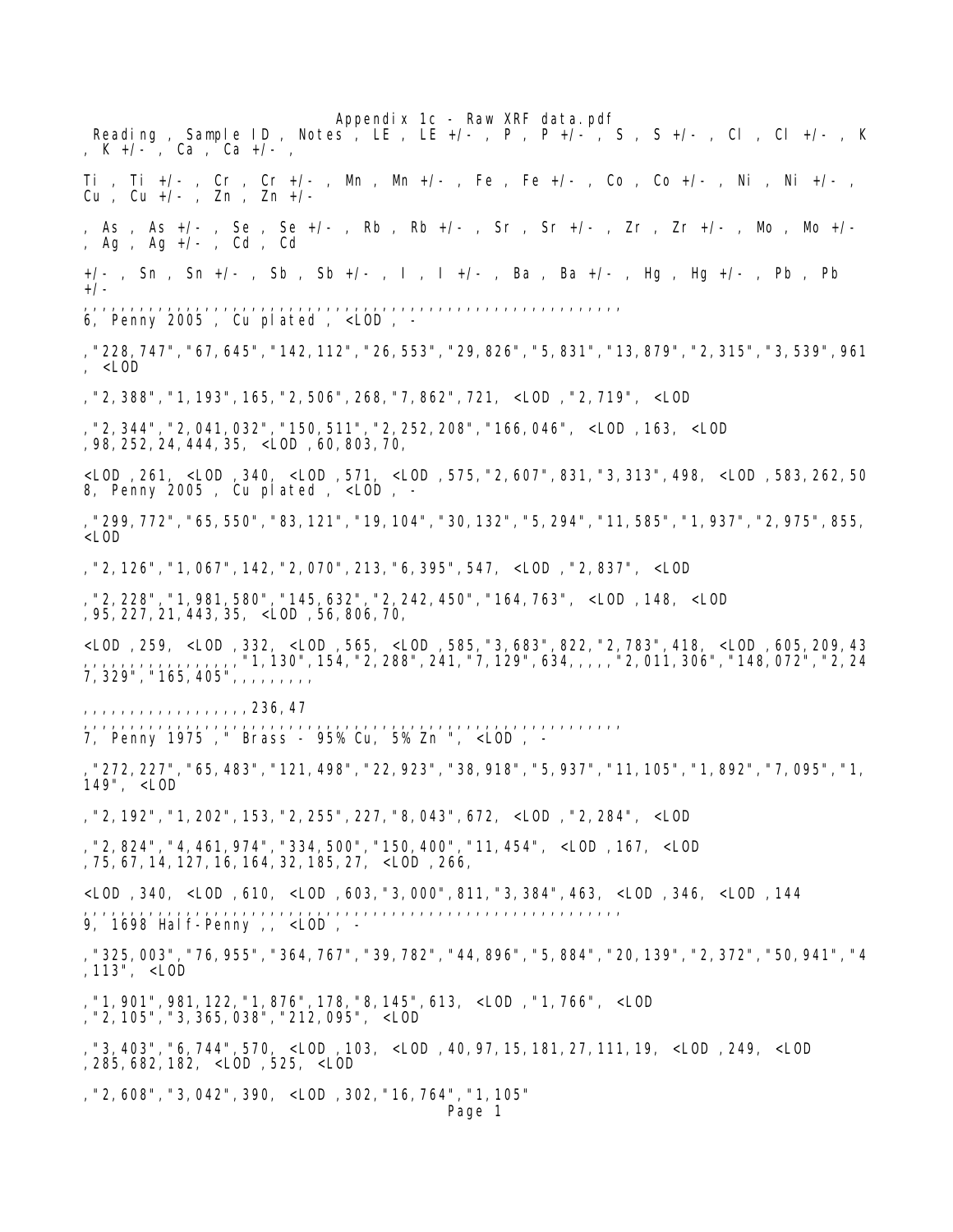Appendix 1c - Raw XRF data.pdf ,,,,,,,,,,,,,,,,,,,,,,,,,,,,,,,,,,,,,,,,,,,,,,,,,,,,,,,,,, 10, Maxentius Rome Mint , <LOD , -,"116,829","484,111","30,797","97,552","5,896","40,366","2,351","64,293","3,133",  $<$ LOD ,872,346,43,622,54,"4,009",199, <LOD ,725, <LOD ,840,"1,065,851","44,662","3,951",500,"7,911",619, <LOD ,127, <LOD ,50, <LOD ,42, <LOD ,41,33,10,"12,447",538, <LOD ,185,"33,936","1,463", <LOD ,324,"2,832",590,"1,039",141, <LOD ,310,"81,938","3,464" 11, Maxentius Rome Mint ,, <LOD , - , <LOD ,"103,370","428,262","26,768","84,859","5,053","37,381","2,102","58,293","2,722", <LOD ,803,359,40,577,49,"3,653",174, <LOD ,730, <LOD ,840,"1,059,922","44,095","2,618",475,"7,509",605, <LOD ,132, <LOD ,51, <LOD ,40, <LOD ,40,43,10,"12,430",534, <LOD ,186,"33,441","1,432", <LOD ,325,"3,529",562,673,118, <LOD ,291,"81,798","3,433" ,,,,,,,,,,,,,,,,,353,42,600,52,"3,831",187,,,,,"1,062,887","44,379","3,285",488,"7,7 10",612,,,,,,,,,,,"12,439 ", 536, , , "33, 689", "1, 448", , , , , , , , , , "81, 868", "3, 449" ,,,,,,,,,,,,,,,,,,,,,,,,,,,,,,,,,,,,,,,,,,,,,,,,,,,,,,,,,, 12, Diocletian Cyzicus Mint ,, <LOD , - ,"163,773","40,616","173,477","18,851","103,155","6,821","179,137","9,341","8,267",9 78, <LOD ,"1,021",468,56,591,60,"6,873",360, <LOD ,732, <LOD ,892,"1,151,352","46,273","1,860",470,"1,914",216, <LOD ,67,25,8,44,7,75,11,136,11,"49,225","1,991", <LOD ,198,"13,071",587, <LOD ,272,"2,582",450,"1,482",184, <LOD ,172,"12,313",528 13, Diocletian Cyzicus Mint ,, <LOD , - ,"171,386","38,108","130,643","16,193","102,853","6,607","167,700","8,541","6,951",8 92, <LOD ,946,519,56,575,57,"6,481",331, <LOD ,642, <LOD ,821,"1,060,111","40,765","2,162",438,"1,529",193, <LOD ,60,31,8,53,7,54,9,132,10,"45,138","1,748", <LOD ,180,"12,146",526, <LOD ,244,"2,740",431,968,155, <LOD ,149,"11,231",464 ,,,,,,,,,,,,,,,,,494,56,583,59,"6,677",346,,,,,"1,105,732","43,519","2,011",454,"1,7 22",205,,,,,,,,,,,"47,182 ", "1, 870", , , "12, 609", 557, , , , , , , , , "11, 772", 496 ,,,,,,,,,,,,,,,,,,,,,,,,,,,,,,,,,,,,,,,,,,,,,,,,,,,,,,,,,, 14, GFAP Unknown ,, <LOD , - , <LOD ,"52,210","32,687","6,393","4,821","1,346","3,297",605,"8,345",573, <LOD ,"1,327",338,58,260,72,"384,704","12,528", <LOD ,"4,623", <LOD ,707,858,88,"21,560",736,842,133, <LOD Page 2